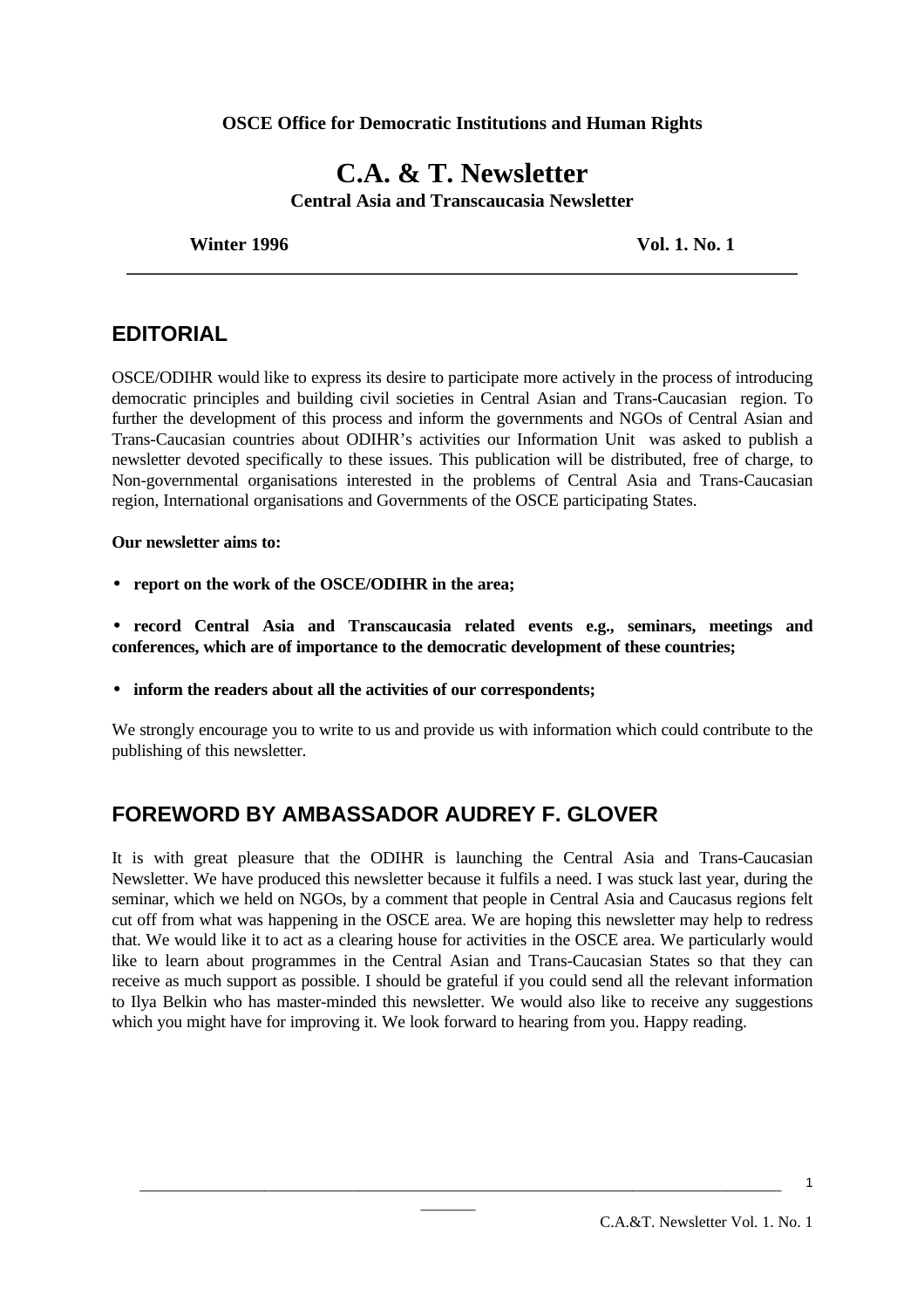# **THE ODIHR: A TOOL FOR HUMAN RIGHTS AND PREVENTIVE DIPLOMACY**

As it strengthens and widens its activities, the Office for Democratic Institutions and Human Rights (ODIHR) - the institution primarily charged with the "human dimension" within the Organisation for Security and Co-operation in Europe (OSCE) - has the potential to make an important contribution to preventive diplomacy, and thus to the creation of a peaceful and stable society. Preventive diplomacy is employed to forestall policies that create political and social tension. These might include violations of an individual's freedom of expression and of his or her right to a fair trial, and discrimination against people on the grounds of ethnic, linguistic or religious identity or political belief. But the ability of the ODIHR to work effectively depends on the determination of the OSCE's 53 member States to insist that commitments undertaken in the field of human rights and democracy are honoured.

# *The ODIHR's Activities*

In April 1991, the ODIHR began helping the new European democracies to establish a tradition of free elections, to assist in electoral administration and in writing electoral codes. It co-operated with various institutions and established assistance programmes in countries holding elections or referenda on constitutional and other political issues. It has organised seminars for local and national election officials in many countries, including Albania, Azerbaijan, Belarus, Bulgaria, Estonia, Georgia, Hungary, Kazakhstan, Kyrgyzstan, Latvia, Lithuania, Moldova, Poland, Romania and Russia, and republics of the former Yugoslavia. It had helped establish an association of professional electoral experts for Central and Eastern Europe. So that their guidance can be as thorough as possible, and so that they can form a better impression of the conditions under which the election is to be held, the ODIHR's staff plans to spend more time in a country before polling takes place and also, afterwards, to follow up complaints.

In 1994, the Office organised an international round table in Ukraine on election law and practices. It now plans to hold further seminars in advance of elections, to offer advice to local election officials on how to monitor and report on elections both to assist local politicians and to inform the international community about the manner in which they were held.

In order to bring together Governments and NGOs, the ODIHR organises seminars on various other human dimension issues. The OSCE Permanent Council (formerly Committee) draws up the yearly schedule of seminars, in consultation with the ODIHR and the HCNM. The Budapest Summit in 1994 agreed that only two large scale seminars would normally be held every year, and that in future emphasis should be given to regional seminars and to improving Follow-up action on them. Seminar subjects so far have included the free media, national minorities, tolerance, migrant workers, local democracy and the situation of Roma and Sinti (Gypsies). A Judicial Symposium, held in Warsaw in 1994 for public prosecutors and members of the judiciary, was attended by 63 participants from 18 countries. It has become an annual event.

Another series of meetings, tailored for civil servants, the information media, students, the general public and NGOs, are designed to implement the CSCE Programme of Co-ordinated Support for Recently Admitted CSCE States. Topics have included constitutional law, citizenship and language laws, freedom of association, and the citizen and the courts.

\_\_\_\_\_\_\_\_\_\_\_\_\_\_\_\_\_\_\_\_\_\_\_\_\_\_\_\_\_\_\_\_\_\_\_\_\_\_\_\_\_\_\_\_\_\_\_\_\_\_\_\_\_\_\_\_\_\_\_\_\_\_\_\_\_\_\_\_\_\_\_\_\_\_\_\_\_\_\_\_\_\_ 2 The rule of law is an important concern of the ODIHR. The Office seeks to help to strengthen the independence of the judiciary in the emerging democracies, to provide human and documentary resources, to analyse Constitutions and to assist in drafting legislation on human rights, electoral and related subjects. Its training programmes gather in jurists, lawyers, journalists and the public.

 $\overline{\phantom{a}}$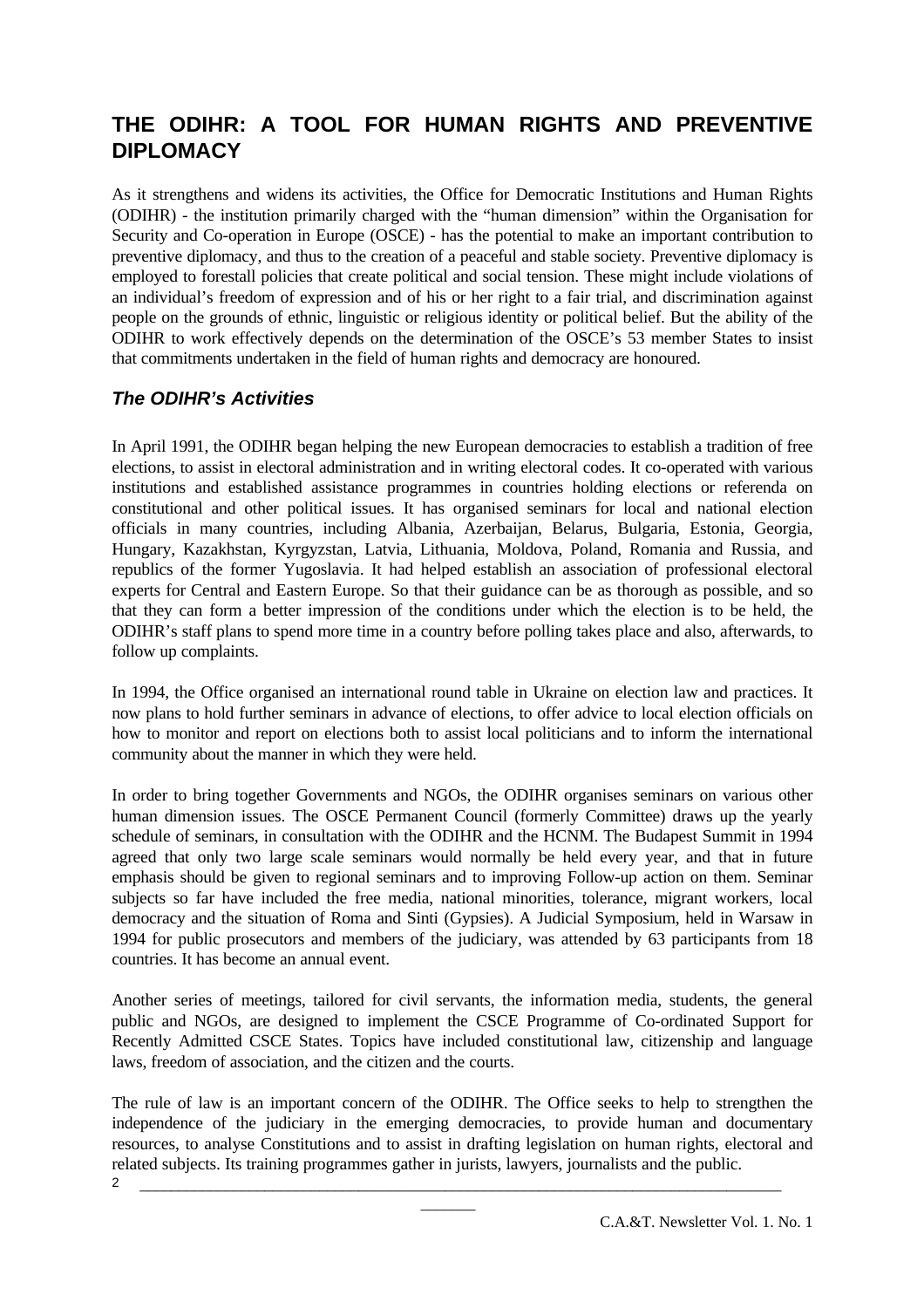The ODIHR Collaborates with bodies such as the Council of Europe (CoE), the European Commission for Democracy through Law, universities and law associations, UN Human Rights Centre, UNHCR, ICRC and UNESCO. It is also in constant contact with OSCE missions in Estonia, Georgia, Latvia, the Former Yugoslav Republic of Macedonian (FYROM), Moldova, Tajikistan and Ukraine, and in Sarajevo; and it assists them in various ways - for instance, by organising programmes for NGOs, for the police and for prison officials.

There is a dearth of legal texts in some countries. The ODIHR has published a book which sets out in Russian the texts of the major international human rights instruments and the corresponding CSCE/OSCE texts. It has also begun translating OSCE Human Dimension commitments into other languages.

The ODIHR also proposes to act as a clearing house for information on issues relating to Roma and Sinti, with the aim of facilitating contacts between such groups and with international organisations. The ODIHR also has an early warning function by which it informs the Chairman in Office of situations which could become potential conflict areas.

# *Election Unit*

The procedure for compliance with election rights, as envisaged in various OSCE declarations, resulted in the creation of the OSCE Office for Free Elections (OFE) in Warsaw, in April 1991. In January 1992, the OFE was given an increased mandate and was renamed the Office for Democratic Institutions and Human Rights (ODIHR).

Since the Budapest Summit Declaration of December 1994, which strengthened ODIHR's mandate and has increased the ODIHR's presence before, during and after an election. It was also given the task of enhancing election monitoring and as a result of this it is now producing a OSCE handbook for election observers. In addition, ODIHR was also asked to assess the conditions for the free and the independent functioning of the media and to improve co-ordination between the various international, regional and non-governmental organisations involved in election monitoring.

In the process of updating the ODIHR's original mandate with respect to free elections, the ODIHR Election unit has been working on an "Election monitoring framework for co-ordination". This paper outlines how the ODIHR will carry out a more in-depth approach to election monitoring operations. It includes the established of an enlarged Electoral Unit in Warsaw, which will continue to act as a supporting and co-ordinating office. A new Electoral Task Force will be formed out of a non-permanent group of electoral experts. The Task Force is responsible for co-ordinating and monitoring on *site* election activities and is made up of seconded persons from the OSCE participating States.

# The ODIHR Election Unit in Central Asia and the Caucasus

A first attempt at the new approach outlined above, was conducted in Armenia on the occasion of a joint OSCE/United Nations operation for the observation of the July 1995 Parliamentary Elections. Similar operations were also conducted in Georgia, for the Presidential and Parliamentary Elections in November 1995. In Azerbaijan, another Joint operation was mounted with the UN to observe the Parliamentary Elections in this country during November. At the end of 1995, a

similar operation was launched in Kyrgyzstan for the Presidential Elections held on December 24, 1995.

1995 has seen a great deal of ODIHR electoral activity in the region of Central Asia and the Caucuses, this will be followed up next year by a workshop on Elections in Tashkent, organised by UNDP in which the ODIHR plans to play an active role.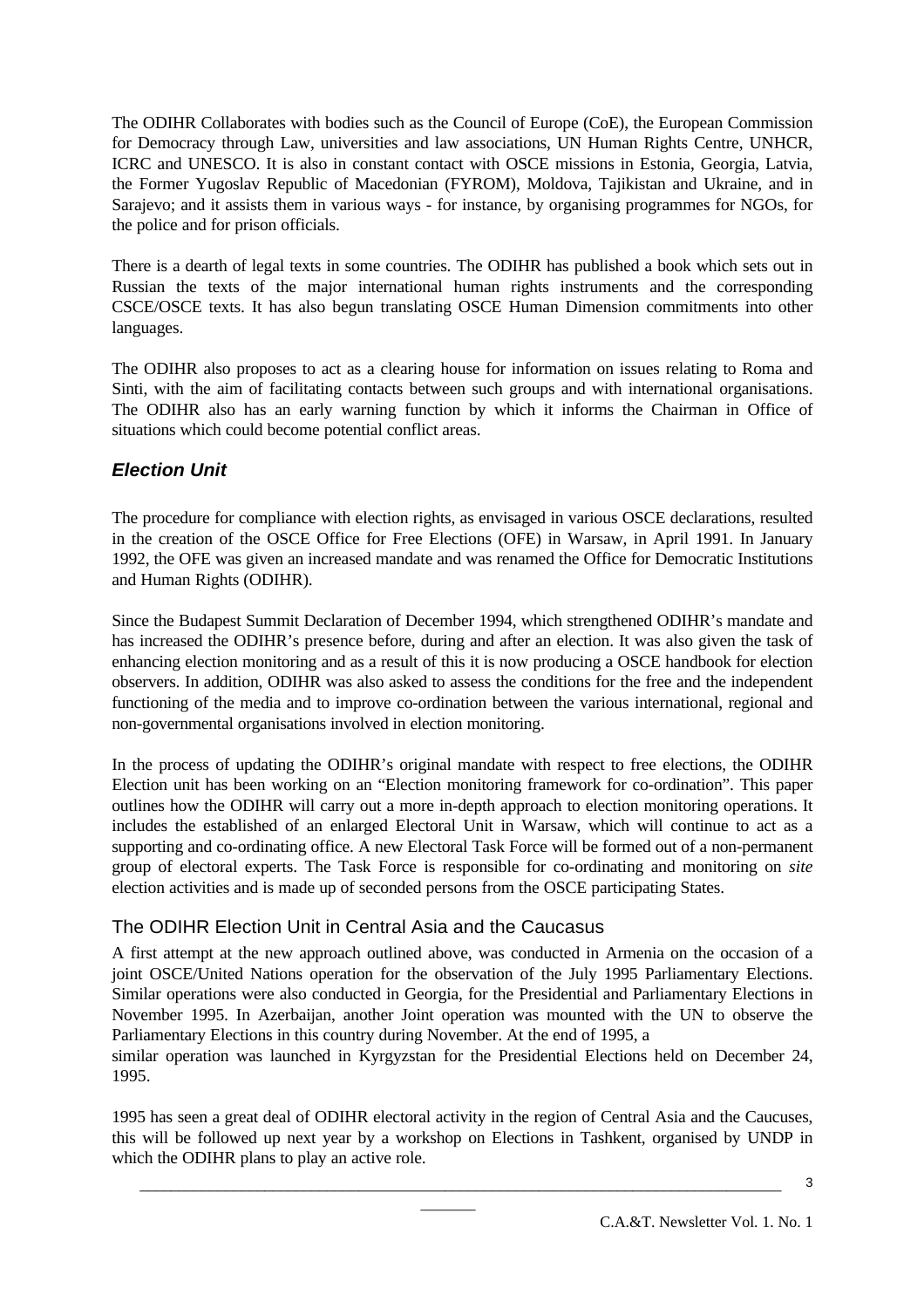# *Conference Service Unit*

The two large-scale human dimension seminars organised by our unit were decided for 1995. First one, on Building Blocks for Civic Society: Freedom of Association and NGOs took place on 4-7 April in Warsaw and was attended by 286 participants, which is a highest number since seminars were initiated in 1992. A half of participants were representatives of all together 123 non-governmental organisations. The discussion concentrated on the administrative, legal and financial aspects of practical implementation of the right to association; and how to build successful NGO programmes that may attract public support and influence governments.

The second Seminar on the Rule of Law took place on 28 November - 1 December also in Warsaw. The objective of the meeting was two fold: to discuss the constitutional foundation s of the rule of law and to examine implementation and practical measures.

It should be noted that as a result of special arrangements offered by the ODIHR, the two seminars were broadly attended by representatives of the recently admitted participating States, from the former USSR. The report on how to increase the effectiveness of human dimension seminars was prepared. as recommended in the CSCE Budapest Document 1994, and presented at the Permanent Council Meeting in May.

The ODIHR was also actively involved in preparation and running of the International Seminar on Tolerance, organised jointly by the OSCE and the CoE in co-operation with UNESCO on 23-26 May in Bucharest.

The Seminar on Drafting Human Rights Legislation dedicated to the participating States from Central Asia was organised on 19-21 September in Ashgabat. It was very positively evaluated by participants who pinpointed a decisive role of legislation in building of human rights institutions in their respective countries.

The ODIHR in co-operation with the CRCI organised Regional Seminar on International Humanitarian Law in November in Riga, which was attended by representatives of all the three Baltic republics.

# *Human Rights Unit*

The Human Rights Unit of the ODIHR is dealing with several practical aspects of the human dimension. One of them concerns support to OSCE Missions which have been established in some participating States. Of the existing eight Missions, one is located in Tajikistan and one in Georgia. There is also an Assistance Group to Chechnya and a Liaison Office in Uzbekistan. Many of the Missions have a mandate to monitor human rights or provide assistance within this field. Therefore, the Human Rights Unit organises training courses for members of the Missions, prepares manuals on human rights and, upon request, evaluates draft legislation. On the basis of the biweekly mission reports, and other information, the ODIHR may issue an early warning to the OSCE Chairman-in-Office in cases of serious violations of human rights.

The Human Rights Unit also advises governments on the setting up of independent national institutions for the protection of human rights and Ombudsmen. The institution of Ombudsman is still a relatively new phenomena - both in Western and Eastern Europe. It enables individuals to file complaints on human rights violations with a mediator, rather than an institution of the judicial system. This mechanism has proved to be useful for persons who cannot or do not wish to address a regular judicial body (such as a Court). Furthermore, the Ombudsman acts in a flexible manner and is therefore more suitable to deal with certain cases. The ODIHR has evaluated the Draft Ombudsman Law of Tajikistan and will be assisting the country in establishing such an institution. Similar proposals have been tabled in Georgia and other participating States of the OSCE.

\_\_\_\_\_\_\_\_\_\_\_\_\_\_\_\_\_\_\_\_\_\_\_\_\_\_\_\_\_\_\_\_\_\_\_\_\_\_\_\_\_\_\_\_\_\_\_\_\_\_\_\_\_\_\_\_\_\_\_\_\_\_\_\_\_\_\_\_\_\_\_\_\_\_\_\_\_\_\_\_\_\_  $\overline{\phantom{a}}$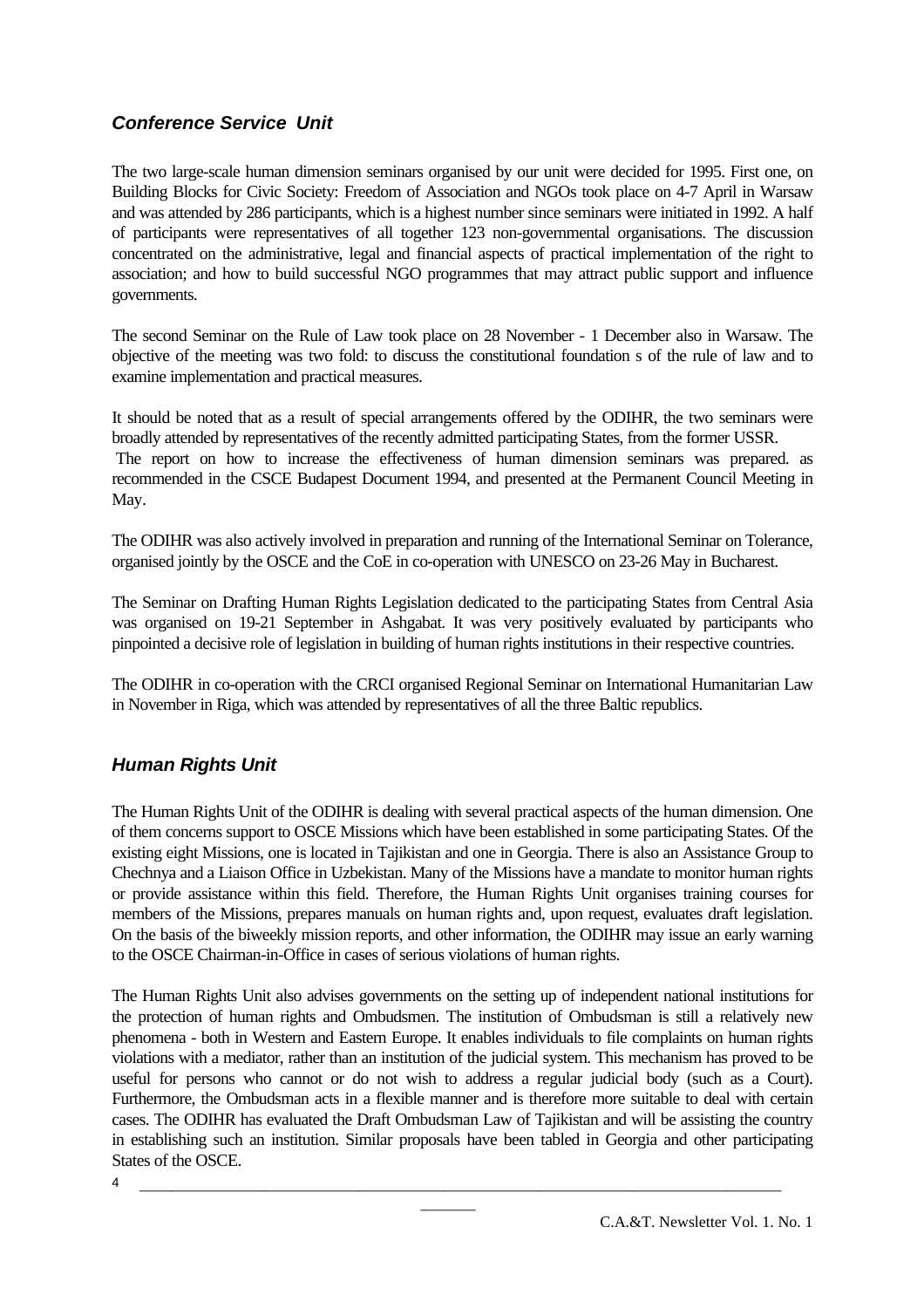Another important activity relates to dissemination of information on human rights by preparing compilations of human dimension commitments, guidelines for human rights activists, giving briefings for journalists, lectures at universities and conferences. Moreover, the Human Rights Unit is maintaining contacts between the OSCE/ODIHR and other international organisations concerned with the protection of human rights. It is currently preparing the future CIS Migration Conference in close co-operation with the United Nations High Commissioner for Refugees (UNHCR) and the International Organisation for Migration (IOM). The Conference, which is scheduled to take place in mid-1996, will adopt a Declaration of Principles and a Programme of Action aimed at addressing problems of population displacement; catalysing regional cooperation on migration and refugee matters; reviewing all population movements taking place in the CIS region; and devising an integrated strategy for the region.

# *Contacts with NGOs*

The main institutional channel for contacts between the OSCE and NGOs is the Office for Democratic Institutions and Human Rights. Within the Office an NGO Liaison Advisor is exclusively designated to work with NGOs.

Of particular importance is NGO involvement in Human Dimension seminars. NGOs can participate in other ODIHR programmes: in ODIHR election observation missions, in the activities of the Contact Point for Roma Issues, and through NGO materials submitted to the ODIHR (reports, analyses, communications, etc.). The ODIHR has also been tasked with collecting information from NGOs on media issues (Budapest Document 1994: VIII, 10).

#### Human Dimension Seminars and Meetings

The Human Dimension Seminars organised by the ODIHR in Warsaw, beginning with "Tolerance" in November 1992, have provided NGOs with new opportunities for establishing contact with OSCE delegations and engaging in free and open dialogue and debate on States' commitments to Human Dimension principles. A format similar to the one established for NGO participation in Human Dimension Seminars was adopted for use in the Implementation Meetings on Human Dimension Issues of 1993 and 1995 in Warsaw.

These seminars and meetings have provided NGOs with broad access not only to State delegations, but also to the various OSCE institutions and other international and intergovernmental organisations. The number of NGOs participating in them has grown from 17 at the 1992 Seminar on Tolerance to 123 at the Seminar on Civic Society in April 1995.

The growing interest shown by NGOs in OSCE activities was also reflected by their contributions to the Budapest Review Conference in 1995. From the 305 NGO representatives who registered, 57 written presentations were submitted to the delegations.

# Other Seminars and Meetings

NGOs also have been included in the OSCE regional seminars in Central Asia. The Seminar on Human Dimension Issues in Central Asia, organised in Almaty (April 1994) as well as the Tashkent Seminar on General CSCE Issues (September 1994), provided opportunities for local and regional NGOs to meet directly with government representatives and to discuss Human Dimension Issues.

The Seminar on Early Warning and Preventive Diplomacy (January 1994) provided NGOs an occasion to discuss their specific roles in early warning and conflict prevention. This seminar led to an initiative of one NGO which, in co-sponsorship with the OSCE Secretariat, brought together in Stadtschlaining, Austria, (September 1994) "conflict prevention NGOs" and OSCE officials and delegates.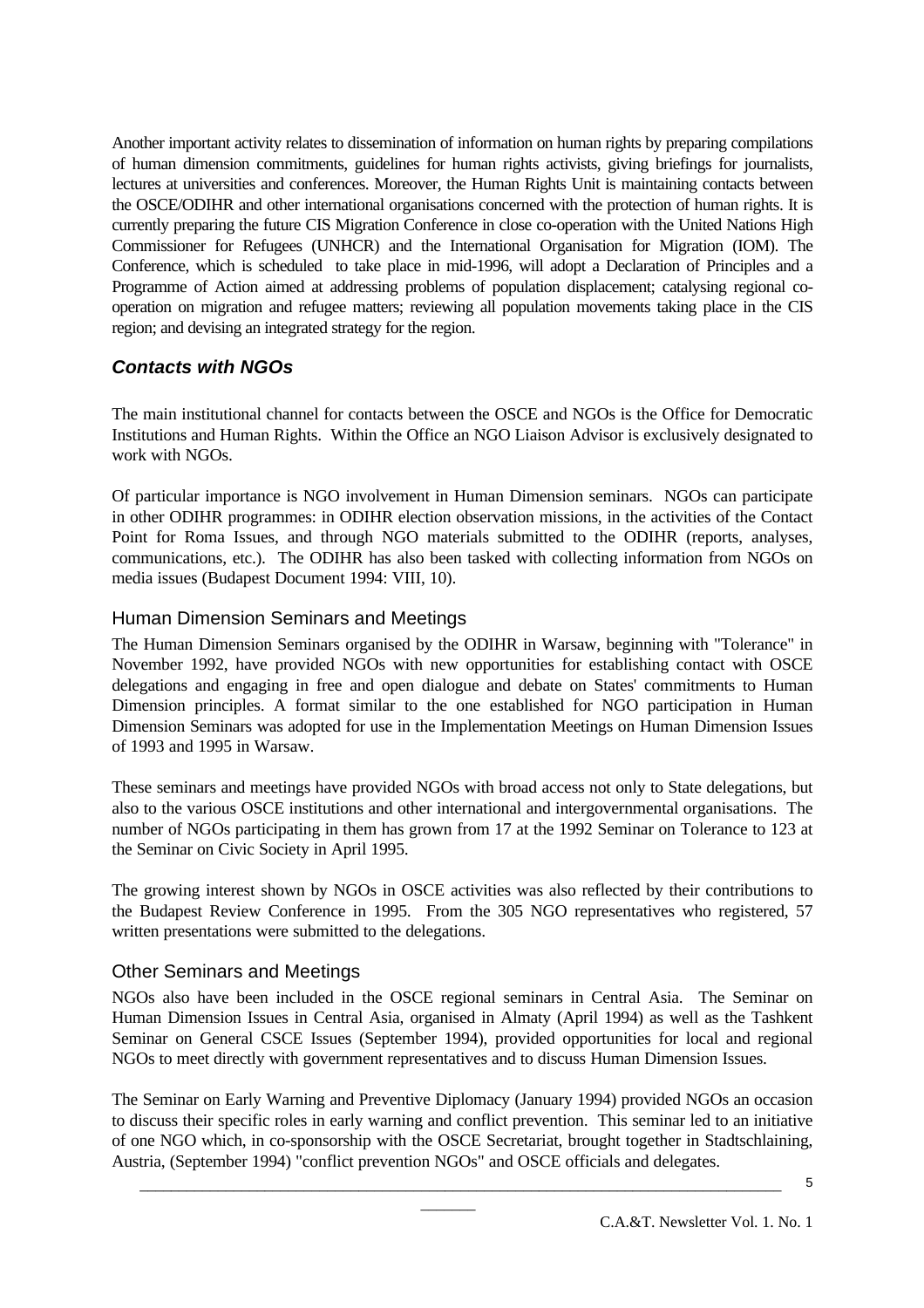#### Election Observation

From its very inception, the Warsaw Office, first as the Office for Free Elections and later as the ODIHR, has included national and international NGOs in its election observation activities. NGOs such as the International Foundation for Electoral Systems, the International Republican Institute, the National Democratic Institute for International Affairs, the Norwegian Helsinki Committee and the British Helsinki Human Rights Group have exchanged views with the Office on election practices and have participated jointly in briefings and press conferences with the ODIHR. Very often these NGOs have spent a significant amount of time in the country well in advance of elections and have thus provided the ODIHR with valued political analysis. This tradition has recently been strengthened by co-operation with organisations engaged in analysis of pre-election media practice [e.g. the European Institute for the Media, the Centre for Mass Media in Minsk, the Centres for Independent Journalism (Bratislava and Prague) and the Association of Non-Governmental TV and Radio Stations of Ukraine].

# Non-OSCE Conferences, Seminars, Points of Contact

The NGO Liaison Advisor and other ODIHR staff have visited all participating States in Central/Eastern Europe, the Baltics and the former Soviet Union, attending conferences, seminars and workshops, and maintaining contact with NGOs. Great efforts are taken to provide NGOs with OSCE documents and to assist them in building networks among themselves. The NGO/Human Dimension contact points in OSCE Missions, OSCE desk officers and NGO liaison officers in Ministries of Foreign Affairs all provide the ODIHR with useful information on developments within their respective NGO sectors.

# NGO Documents

The ODIHR receives a constant flow of information from NGOs on human rights issues in the participating States. A new system has been developed within the ODIHR for documenting these materials. The resulting register (a database) serves as a record of "complaints" which may contribute to revealing patterns that could alert the Chairman-in-Office, who has been asked "to inform the Permanent Council of serious cases of alleged non-implementation of human dimension commitments, ... on the basis of information from the ODIHR" (Budapest Document 1994: VIII, 5).

# ODIHR's In-House NGO/Research Institution Database

NGOs and Research Institutions in contact with the ODIHR are recorded in a database that now numbers approximately 1,000 organisations. This database serves as a useful in-house tool, as well as a valued source of information for outside agencies and institutions which often request specific lists from the ODIHR. Since NGO communities are constantly in flux, the database is not meant to be either exhaustive or comprehensive. Also, the database does not function as a list of the OSCE's "approved" or "accredited" NGOs, since no such status exists within the OSCE. ODIHR Contact Point for Roma Issues (CPRI)

One of the CPRSI's tasks is the compilation of a comprehensive list of Roma NGOs, as well as governmental institutions, research and cultural centres, media and individual experts dealing with Roma. An additional project aims to collect and disseminate lists of non-governmental legal assistance programmes that include Roma among their clients. Furthermore, ODIHR staff are preparing studies, and planning and co-ordinating training programmes and workshops for Roma NGOs.

# Capacity-Building Workshops - Training for NGO Leadership

The ODIHR has committed itself to holding a series of training workshops for NGOs on organisational, communication and management skills. These workshops will be conducted in several OSCE regions. The first programme took place in Vilnius and included NGO representatives from Estonia, Latvia and

\_\_\_\_\_\_\_\_\_\_\_\_\_\_\_\_\_\_\_\_\_\_\_\_\_\_\_\_\_\_\_\_\_\_\_\_\_\_\_\_\_\_\_\_\_\_\_\_\_\_\_\_\_\_\_\_\_\_\_\_\_\_\_\_\_\_\_\_\_\_\_\_\_\_\_\_\_\_\_\_\_\_  $\overline{\phantom{a}}$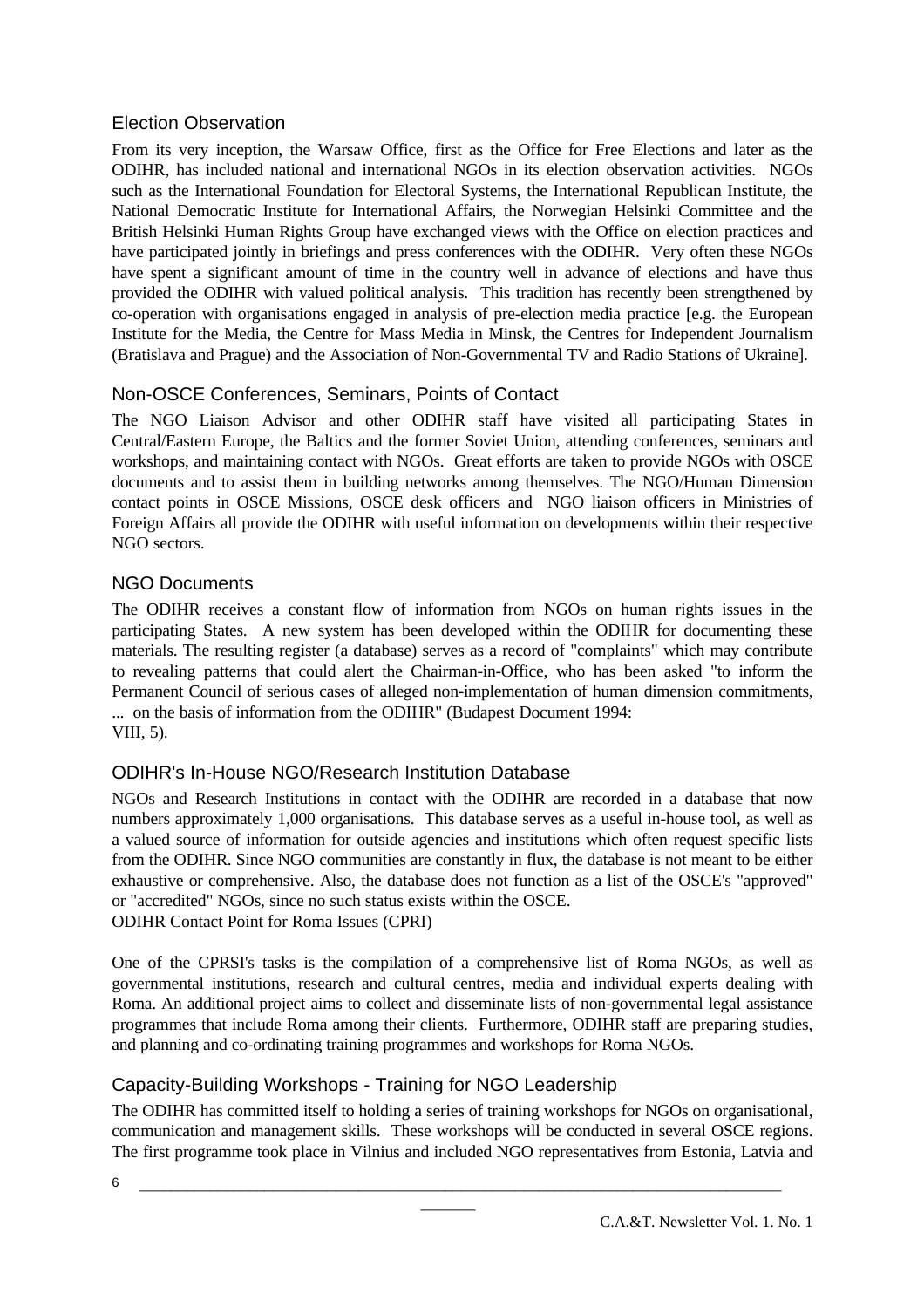Lithuania. A second workshop ran concurrently with the HD Seminar on Rule of Law, providing NGOs in attendance an opportunity to put new information and skills presented in the workshop to immediate practice within the Seminar. The third capacity-building workshop is planned for Tbilisi in the Spring.

In spite of the broad range and growing number of NGOs that are in contact with the ODIHR, there are no selection criteria beyond the "terrorism" paragraph (Helsinki Document 1992: IV,16). The organisation remains open and flexible enough to

accommodate the views and suggestions of a vast range of NGOs, ranging from nascent grass-roots groups in the new democracies to those in older democratic societies with a greater depth of experience.

# *Information Unit*

Realising the important role of the press particularly in countries in the period of transition our information officer has started a series of workshops entitled "Management of Print Media". To make it more focused and effective it is being held in different places. The first was in Moldova and the second in Kyrgyzstan. We plan to have more.

In response to the need for publications, we have edited and indexed the book we have produced in Russian which contains United Nations' and Council of Europe's conventions on human rights and also OSCE commitments. We also produce compilation of commitments by subject. Travel, election, women, etc.

We, of course, are continuing with the Bulletin which we are always trying to improve. We are now going to translate it into Russian. We also have plans to produce a newsletter in Russian for the Central Asian States, who at times might feel out as to what is happening in Central and Western Europe.

Realising the need for States to have the OSCE commitments set out in their own language we have started a project for translating them. Our goal is to cover all the languages of the OSCE participating States.

#### Information Clearing House

The Warsaw Office for Democratic Institutions and Human Rights was established in 1990, as an Office for Free Election, mainly for the purpose of exchanging of the information on elections within participating States.

*"...The Office will compile information, including information provided by the competent authorities of the participating States, on the dates, procedures and official results of scheduled national elections within participating States, as well as reports of election observations, and provide these on request to governments, parliaments and interested private organisations. (Charter of Paris for a New Europe, Paris 1990)*

Year of 1992 brought big changes to the Office of Free Elections. During the Prague meeting of Ministers, the name of the Office was changed to the Office for Democratic Institutions and Human Rights (ODIHR) and, what's more important, the ODIHR has became responsible for sharing and exchanging information not only on the election issues, but also on available technical assistance, expertise, and national and international programmes aimed at assisting the new democracies in their institution-building.

The 1993 Rome Council of Ministers meeting charged the ODIHR with the responsibility of serving as a point of contact for information provided by participating States in accordance with CSCE commitments; and disseminating general information on the human dimension, and international humanitarian law. Additional task given to the ODIHR during the Review Conference in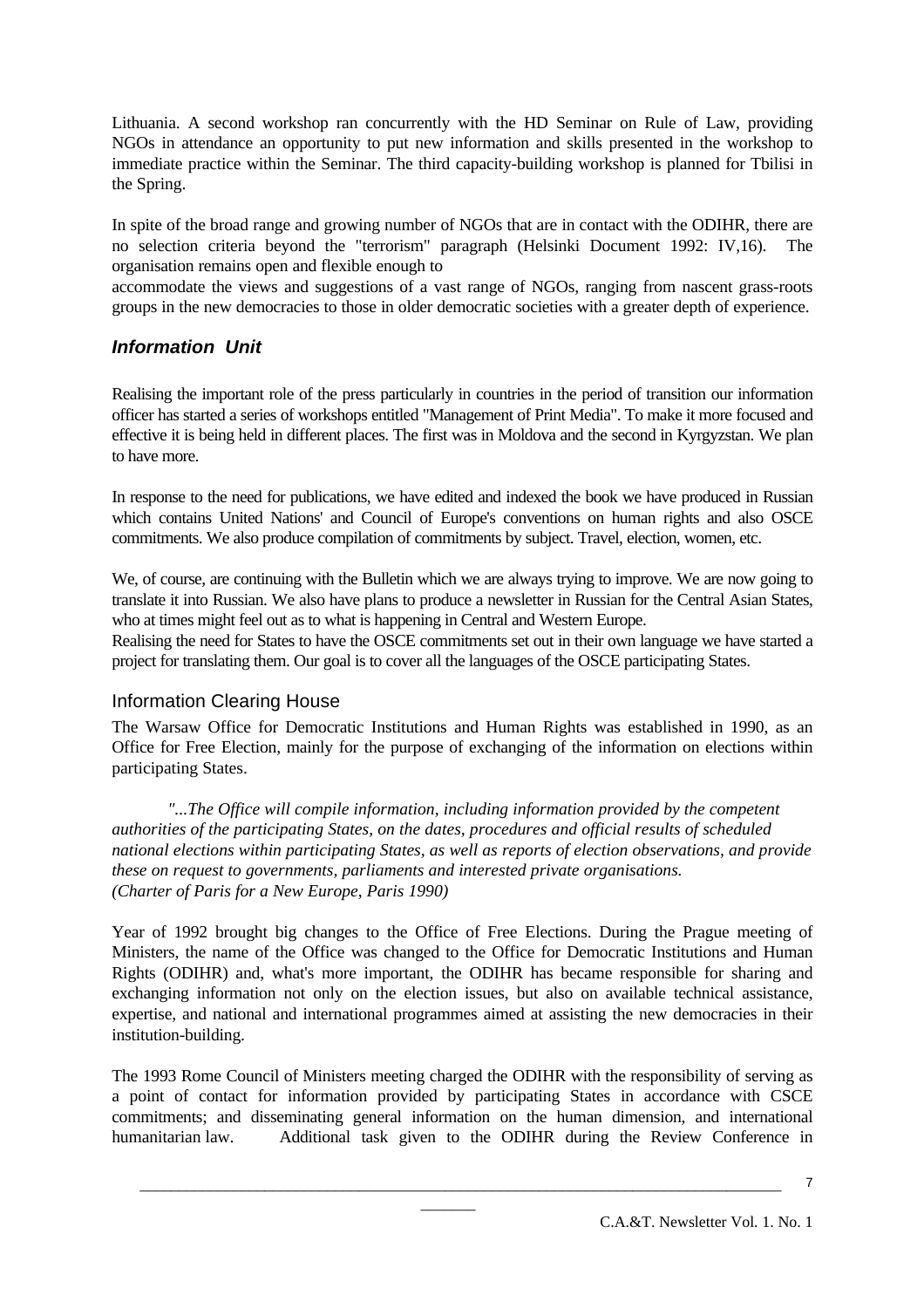Budapest in 1994 were to provide information to the participating States on implementation issues and to act as a clearing house also on media issues.

*6. They [participating States] encourage the Chairman-in-Office to inform the Permanent Council of serious cases of alleged non-implementation of human dimension commitments, including on the basis of information from the ODIHR, reports and recommendations of the High Commissioner on National Minorities (HCNM), or reports of the head of a CSCE mission and information from the State concerned.(...)*

*8. The ODIHR, as the main institution of the human dimension, in consultation with the Chairman-in-Office, will, acting in an advisory capacity, participate in discussions of the Senior Council and the Permanent Council, by reporting at regular intervals on its activities and providing information on implementation issues.(...)*

 *(Toward a Genuine Partnership in a New Era, Budapest 1994)*

ODIHR collects and actively seeks information regarding the alleged non-compliance with the commitments of participating States in the human dimension areas, working with the OSCE Missions and other international organisations, mostly Council of Europe and United Nations. All of the data collected is stored in a database.

ODIHR provides on a regular basis reports of its findings in particular areas of implementation to the Chairman-in-Office, with recommendations as to the next steps, for possibly further distribution to the Permanent Council. In addition the ODIHR is be ready to provide States with material for discussion of particular issues in the Permanent Council, as it was the case with the problems in the area of elections and free media. The ODIHR also maintains its traditional role of providing information on the human dimension issues by responding to the requests for information. With the assistance of the Missions ODIHR gives early warning of potential crises.

#### Media Issues

**Elections: T**he original mandate of the ODIHR calls for assistance to the new European democracies in establishing a tradition of free elections and electoral administration. Openness and diversity media, and adherence to the rules formally established for the media coverage during election process, have always been an important part of services ODIHR provided in the field of election observing.

Recognising the role an independent media play in building democratic societies, the ODIHR now plans to launch a new policy regarding the implementation of the election monitoring mandate, which will also address the issues of access to media and freedom of speech during elections.

**Seminars**: In the decisions of the Rome Council Meeting, the Ministers underscored the role played by free media in the maintenance of fundamental rights in democratic societies. As a result of it the Committee of Senior Officials requested the ODIHR to organise in co-operation with relevant international organisations, as a follow-up to the CSCE Seminar of Free Media a workshop concerning business techniques related to journalism.

To fulfil this mandate and in order to further the work of the OSCE in the area of free media, the ODIHR plans to organise in 1995 a series three seminars on Print Media Management in different regions of OSCE, on the business of operating a newspaper. In addition, media issues will be the main topic of the debates of one of the discussion groups during the International Seminar on Tolerance, organised by ODIHR with close co-operation with the Council of Europe and the Government of Romania, which will be held in May 1995 in Bucharest.

\_\_\_\_\_\_\_\_\_\_\_\_\_\_\_\_\_\_\_\_\_\_\_\_\_\_\_\_\_\_\_\_\_\_\_\_\_\_\_\_\_\_\_\_\_\_\_\_\_\_\_\_\_\_\_\_\_\_\_\_\_\_\_\_\_\_\_\_\_\_\_\_\_\_\_\_\_\_\_\_\_\_  $\overline{\phantom{a}}$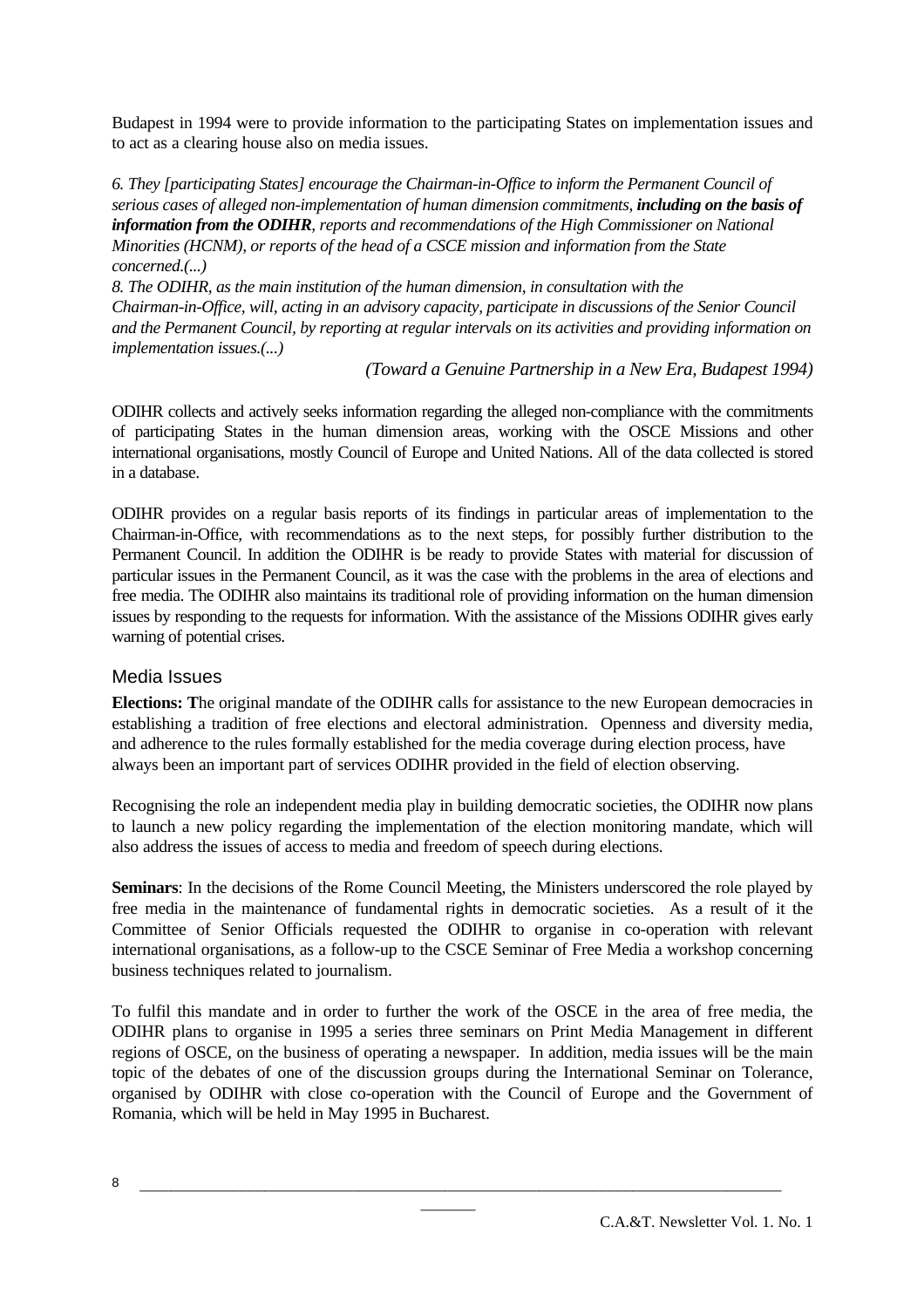**Clearing House: T**o develop further OSCE work in the field of human rights and fundamental freedoms, a provision dedicated to the topic of free media has been adopted during the CSCE Budapest Summit (5-6 December 1994):

*(10) The participating States decide to task the ODIHR to act as a clearing house for the exchange of information on media issues in the region, and encourage governments, journalists and NGOs to provide the ODIHR with information on the situation of the media. (Towards a Genuine Partnership in a New Era, Budapest Document 1994)*

To fulfil this mandate ODIHR plans to collect and provide upon request the reports on the implementation of Human Dimension commitments with relation to media in the OSCE participating States, as well as information on national legislation on media. ODIHR will also continue to maintain close contacts with various organisations working in the media field.

*ODIHR invites now all interested organisations and individuals: international organisations; NGOs; universities; private researches and government officials in the Central Asia and Trans Caucasian region, to provide us with information on the media issues in the OSCE participating States, so that we could distribute it through . The contact point' person within ODIHR is Paulina Merino.*

#### *Rule Of Law Unit*

The Warsaw-based ODIHR office assists countries of the former Soviet Union and neighbouring states with writing constitutions, modernising judicial systems and law codes, and writing human rights legislation. In consultation with jurists from Central Asia, Transcaucasia, the Baltic States, and elsewhere in the former Soviet Union, ODIHR organised several Rule of Law Conferences in 1995.

ODIHR co-sponsors its programmes with other international organisations, foundations, bar associations, and non-governmental organisations. Several of the 1995 events are co-sponsored with the European Commission for Democracy Through Law, known as the Venice Commission, with which ODIHR has conducted collaborative programs in the past.

Conferences usually last three-four days and are designed so participants can freely share experiences from several countries, with ample time for interaction and comment. Discussion leaders represent various professional viewpoints and juridical backgrounds. Informal contact and substantive attention to issues raised by representatives of emerging states are hallmarks of these events, which are held in numerous countries of Central Europe and the former Soviet Union. During the past year CSCE\ODIHR organised conferences in Kazakhstan, Kyrgyzstan, Moldova, Georgia, Armenia, Poland, Romania, and elsewhere.

The Rule of Law programme also helps countries writing constitutions, criminal and civil codes, media, citizenship, minority rights, electoral and other laws with human rights-human dimension aspects.

#### Seminar On Constitution Of Tajikistan, June 14-15, 1995

The seminar was jointly sponsored by the Ministry of Justice of Tajikistan and the ODIHR. It was designed for the parliamentarians and jurists and held in Dushanbe, Tajikistan. More than fifty persons, jurists, journalists, parliamentarians in the Majlisi Oli, members of opposition and government political parties, and NGO representatives met for two intensive days of discussions on Separation of Powers, an Independent Judiciary, and International Human Rights Norms at Dushanbe's Institute for Strategic Studies auditorium.

Prof. Frowein provided a detailed commentary on the Tajikistan constitution, offering several suggestions about how language could be clarified to make separation of powers more evident, strengthen judicial independence, and provide justifiable human rights norms.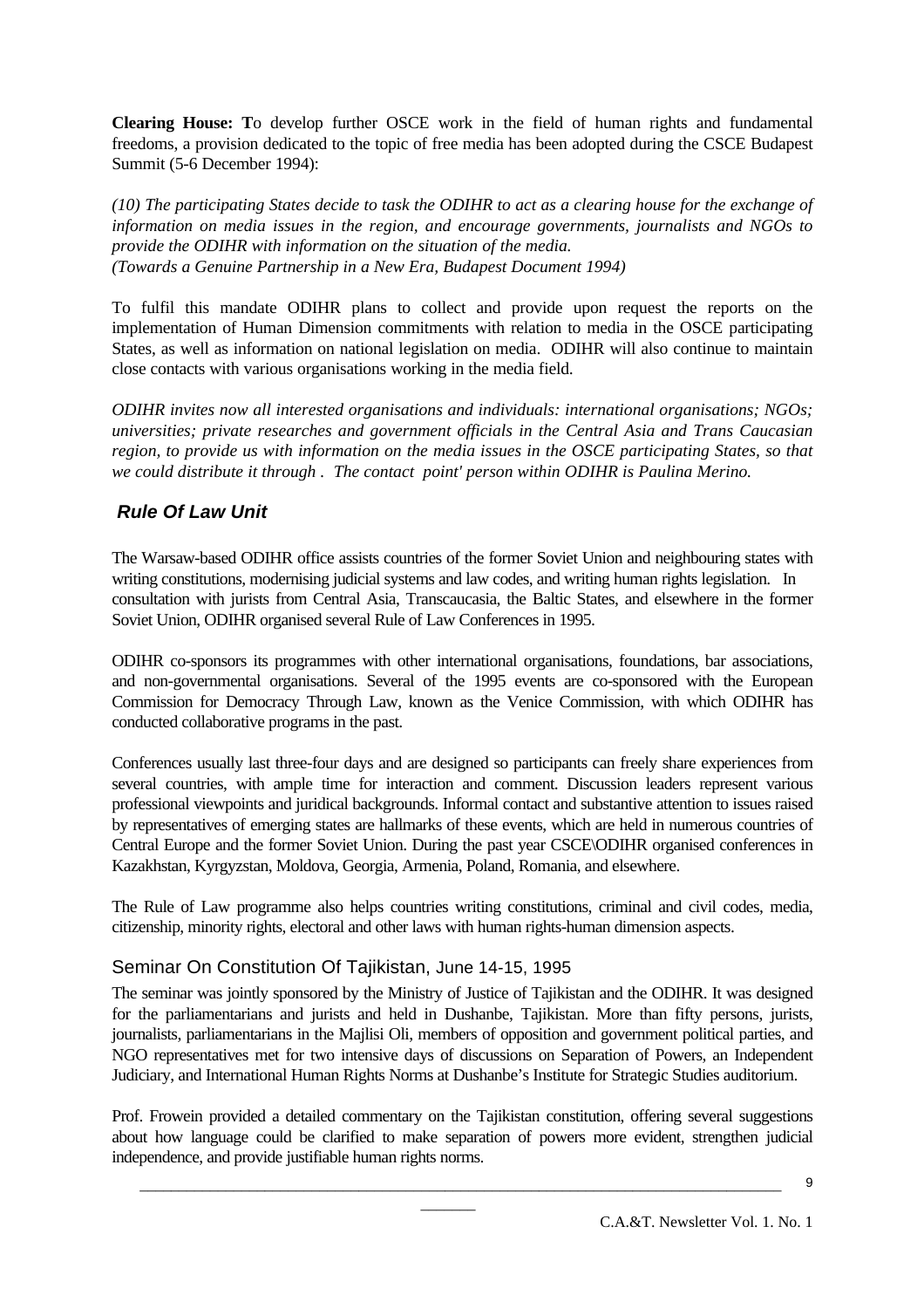Following the conference, the delegation met with Mrs. R. Musaeva, head of the Majlisi Oli's parliamentary committee responsible for constitutional issues, the Committee on State Building, and other officials for a detailed discussion on constitutional reform. The President's Principal Adviser, Abdulrahman Dostoyev, also met with the delegation for substantive talks.

#### Second Annual Warsaw Judicial Symposium, 5-10 June, 1995

Sixty jurists from nineteen of central and eastern European and Central Asian countries debated legal reform issues at the second Annual Warsaw Judicial Symposium, June 5 - 10, 1995. Focused explorations of specific topics, case studies, a mock trial and evening gatherings of small groups probing issues with resource leaders were symposium features. The gathering was organised by the Organisation on Security and Cooperation in Europe, Office of Democratic Institutions and Human Rights; Warsaw, Poland. At the Director's reception, special awards were presented to the Constitutional Court of Kazakhstan ( for courage), to the Supreme Court of Georgia ( for judicial excellence) and to the Supreme Court of Estonia ( for excellence in judicial education).

Topics included: Separation of Powers and an Independent Judiciary; How independent can a judiciary be ? Why does it matter? The Judicial Conference (USA) and the National Council on the Judiciary (Poland) as ways of preserving judicial independence; Standards of professional judicial conduct; Judicial discipline Prosecutor and Judge, Friend or Foe?; Constitutional, Supreme, Administrative, High Courts of Arbitration, their contribution to an independent Judiciary; Human Rights and the European Convention; The OSCE and Human Rights.

# The Changing Role Of The Judiciary, Georgia, May 29-30, 1995

More than 50 Georgian Supreme and district court judges, law professors, and attorneys held two days of intensive discussions on "The Judiciary in a Changing World," in Tbilisi's historic Supreme Court building. Topics included: An Independent Judiciary, its Relations with the Executive and Legislative Branches; Relations with the Ministry of Justice, Procurator, Investigating Authorities, Attorneys; Judicial Ethics, Judicial Discipline; International Human Rights Norms, Their Applicability to National Law and Local Judges; Issues in Judicial Administration, Relations Among Courts, What is the Most Effective Way to Organise Courts?

There was considerable discussion of the question of foreigners' and citizens' rights under the European Convention, the relationship of international human rights conventions and their implementation by domestic courts, the changing role of the procurator in various countries of the former Soviet Union, and habeas corpus standards, especially in political and emergency cases; conflicts of state and national constitutions, protection and immunities of judges, judicial salaries and emoluments.

#### The OSCE/ODIHR Implementation Meeting, October 2-21, 1995

During the Implementation Although not exclusively a Rule of Law activity, maniy countries reported both progress and problems concerning the development of a state governed by the Rule of Law. Consequently, the Meeting was of great assistance as a tool to develop the 1996 Rule of Law Programme agenda.

Of principle concern to countries were the effects of organised crime, citizenship laws , freedom of the press issues and questions relating to the treatment of prisoners and prison conditions. Other issues States considered important were activities designed to define the rights of women, the rights of children and the rights of disabled people.

\_\_\_\_\_\_\_\_\_\_\_\_\_\_\_\_\_\_\_\_\_\_\_\_\_\_\_\_\_\_\_\_\_\_\_\_\_\_\_\_\_\_\_\_\_\_\_\_\_\_\_\_\_\_\_\_\_\_\_\_\_\_\_\_\_\_\_\_\_\_\_\_\_\_\_\_\_\_\_\_\_\_  $\overline{\phantom{a}}$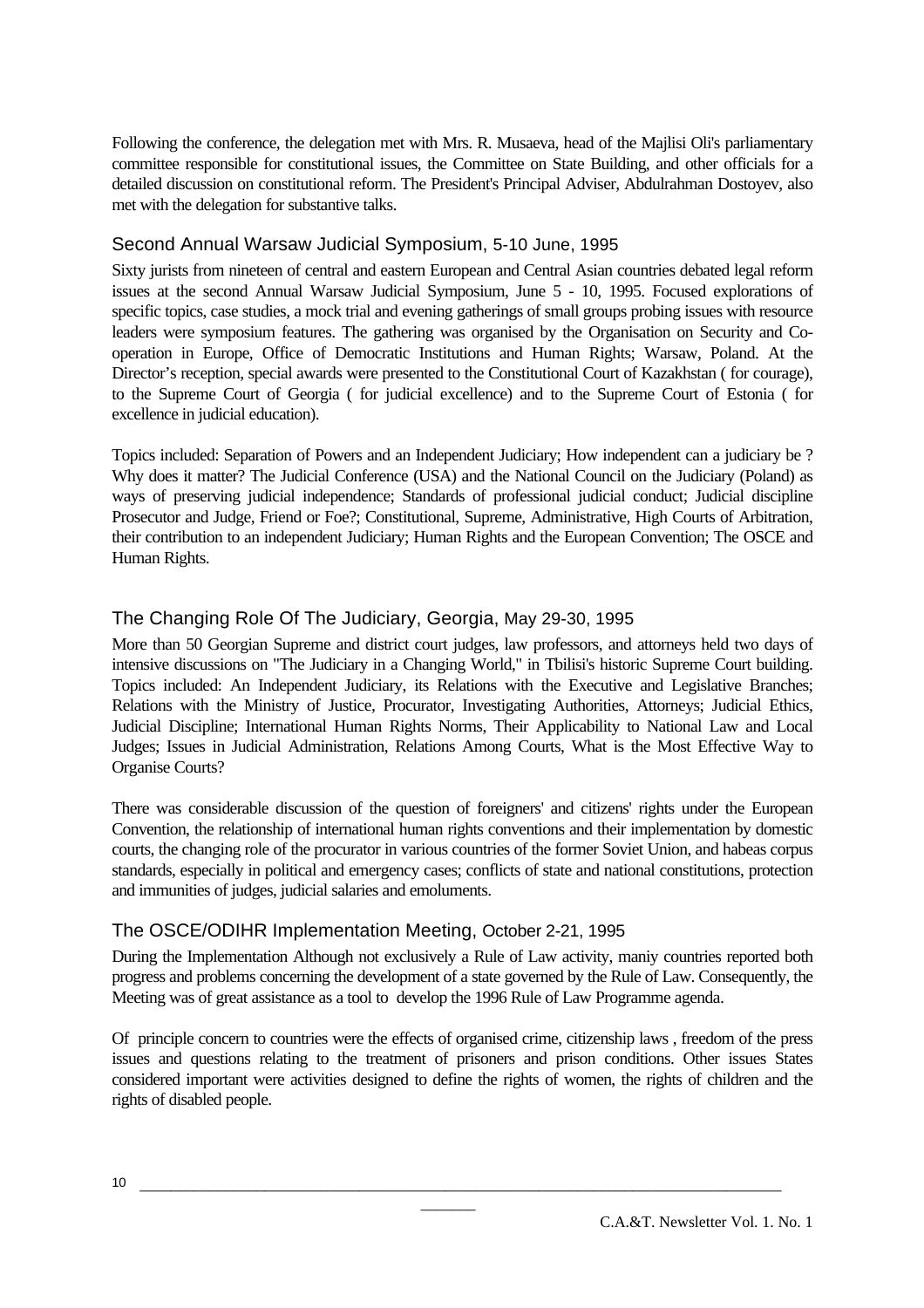#### Rule Of Law Seminar, November 28 - December 1, 1995

The Human Dimension Seminar on the Rule of Law was held in Warsaw on November 28 - December 1 and two objectives: to discuss the constitutional foundations of the Rule of Law and to examine implementation and practical measures.

The Seminar was attended by 166 participants from 38 participating states and two non-participating states: Egypt and Tunisia. The event was also attended by 25 NGOs and several international organisations including the Council of Europe, the International Committee of Red Cross , and the United Nations International Criminal Tribunal for the Former Yugoslavia.

The seminar also incorporated two parallel events. The first was a special training program for the Ombudsman of the Federation of Bosnia Herzegovina and the second was a special training seminar for new Rule of Law NGOs.

#### *ODIHR Publications*

# ON THE OCCASION OF 20<sup>TH</sup> ANNIVERSARY

In 1995 the ODIHR published two books: *Human Rights and the Judiciary - collection of documents*, edited by Fred Quinn and Andrzej Rzeplinski, and *OSCE Human Dimension Documents*, edited by Dr Dominick McGoldrick. In the foreword to these books it was mentioned that they were issued on the occasion of the 20<sup>th</sup> Anniversary of the signing of the Helsinki Final Act.

In addition, the ODIHR has produced the  $20<sup>th</sup>$  Anniversary poster, also available in a postcard size, and distributed it to the Delegations in Vienna, to the Missions and to those organisations which requested them.

The ODIHR has published also the ODIHR pamphlet, which contains also the updated description of the ODIHR mandate, to include Roma and Sinti Contact Point and Media Clearing House.

#### ODIHR Bulletin

As in previous years, the ODIHR will produce four issues of the OSCE ODIHR Bulletin. At the end of 1994, the Office has decided to introduce some changes to its publications. In order to fulfil the role of the Bulletin (which was outlined in the first issue) we decided to broaden the "News" section, to include the "NGO pages" and "ODIHR Mandate" (description of our mandate in various fields). The changes reflect the change of the overall policy of the OSCE to bring the non-governmental organisations closer to the OSCE process, as an invaluable source of information about the implementation of the Human Dimension commitments. In our Bulletin we want to inform the broad audience what is the role and the functions of our Office, and keep it upto-date with the ODIHR activities, also with respect to NGO Liaison activities.

#### *Spreading Awareness Of Human Dimension Issues*

In 1995 the ODIHR made a serious effort in order to spread awareness on Human Dimension commitments, problems, unsolved issues. This was a year of 20<sup>th</sup> Anniversary of the signing of the Helsinki Final Act and the Office decided to mark this year with several activities aiming to bring the Human Dimension issues to the public attention.

**Translation of OSCE Documents:** In addition to publishing the English version of the OSCE Human Dimension Documents in book form, the Office co-ordinated the translation of several key OSCE Documents into non-OSCE languages: Latvian, and Estonian. Projects are currently underway for translations into Tajik and Georgian.